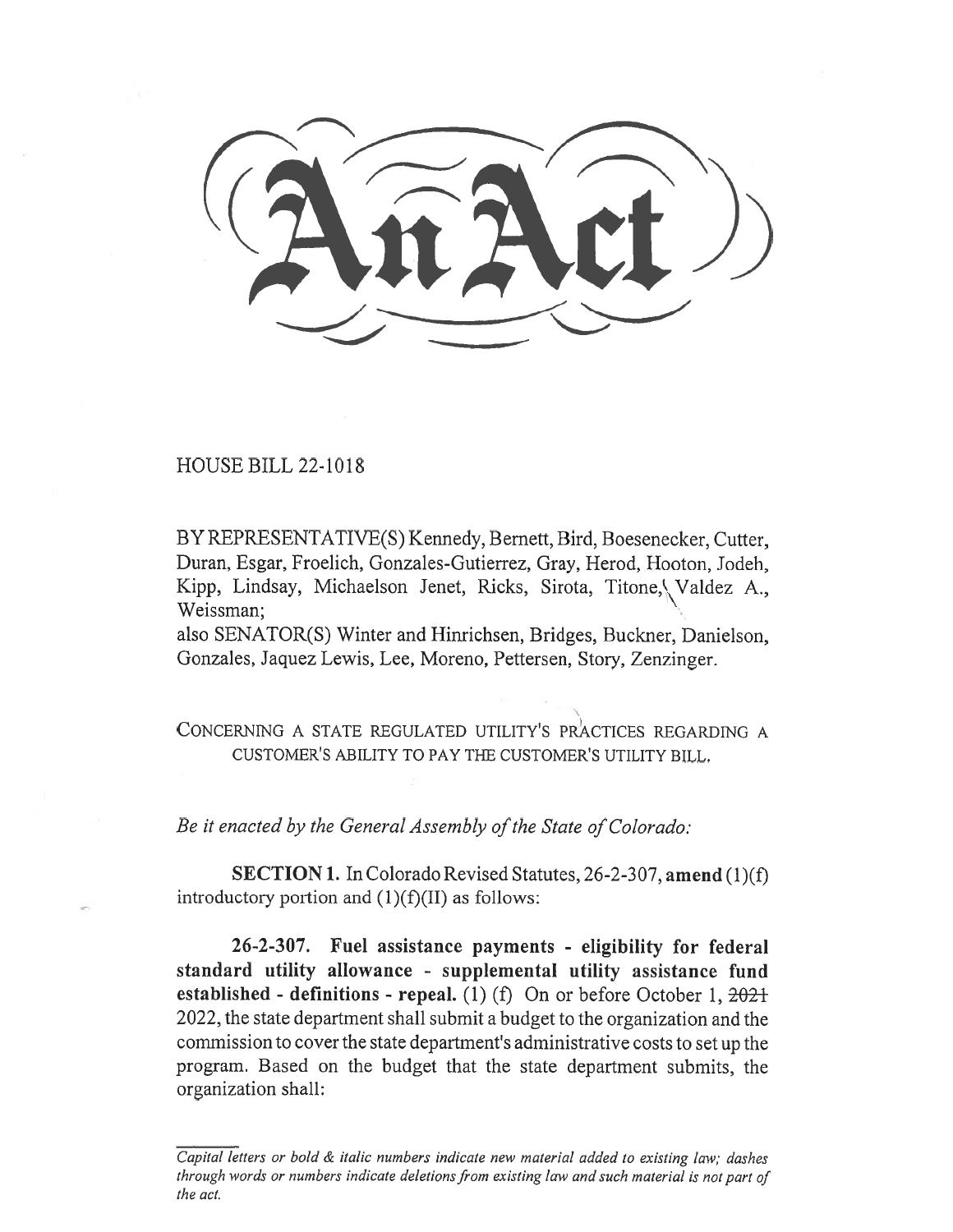(II) Transmit the money to the state department on or before January , 2022 MARCH 1, 2023.

SECTION 2. In Colorado Revised Statutes, 40-3-103.6, amend (1) introductory portion and  $(1)(b)$ ; and add  $(1.5)$  and  $(3)$  as follows:

40-3-103.6. Disconnection due to nonpayment - connection and reconnection fees - deposits - standard practices - rules - definitions. (1)  $\Theta$ n or before September 1, 2020, The commission shall commence a rule-making proceeding to adopt standard practices for gas and electric utilities to use when disconnecting service due to nonpayment.  $At a$ minimum, The rules must address the following subjects:

(b) (I) Limiting PROHIBITING shut-off times: to reasonable hours of the day Monday through Friday, excluding

(A) ON FRIDAYS, SATURDAYS, SUNDAYS, OR STATE OR FEDERAL holidays; so that customers can attempt to reconnect on the same-day; OR

(B) To THE GREATEST EXTENT PRACTICABLE, AFTER 11:59 A.M. ON A MONDAY THROUGH THURSDAY THAT IS NOT A HOLIDAY; OR

(C) DURING AN EMERGENCY OR SAFETY EVENT OR CIRCUMSTANCE; AND

(II) IF, BY MAKING A PAYMENT OR PAYMENT ARRANGEMENT IN ACCORDANCE WITH THE UTILITY'S POLICIES, A CUSTOMER MAKES A REQUEST FOR RECONNECTION OF SERVICE ON A MONDAY THROUGH FRIDAY THAT IS NOT A HOLIDAY, REQUIRING THE UTILITY TO RECONNECT THE CUSTOMER'S SERVICE ON THE SAME DAY AS THE CUSTOMER REQUESTS RECONNECTION OF SERVICE IF ONE OF THE CIRCUMSTANCES SET FORTH IN SUBSECTION (1.5) OF THIS SECTION IS MET.

(1.5) A UTILITY SHALL RECONNECT A CUSTOMER'S SERVICE ON THE SAME DAY AS THE CUSTOMER REQUESTS RECONNECTION PURSUANT TO SUBSECTION  $(1)(b)(II)$  OF THIS SECTION IF:

(a) THE CUSTOMER IS AN ELECTRIC UTILITY CUSTOMER WITH ADVANCED METERING INFRASTRUCTURE AND HAS REQUESTED

## PAGE 2-HOUSE BILL 22-1018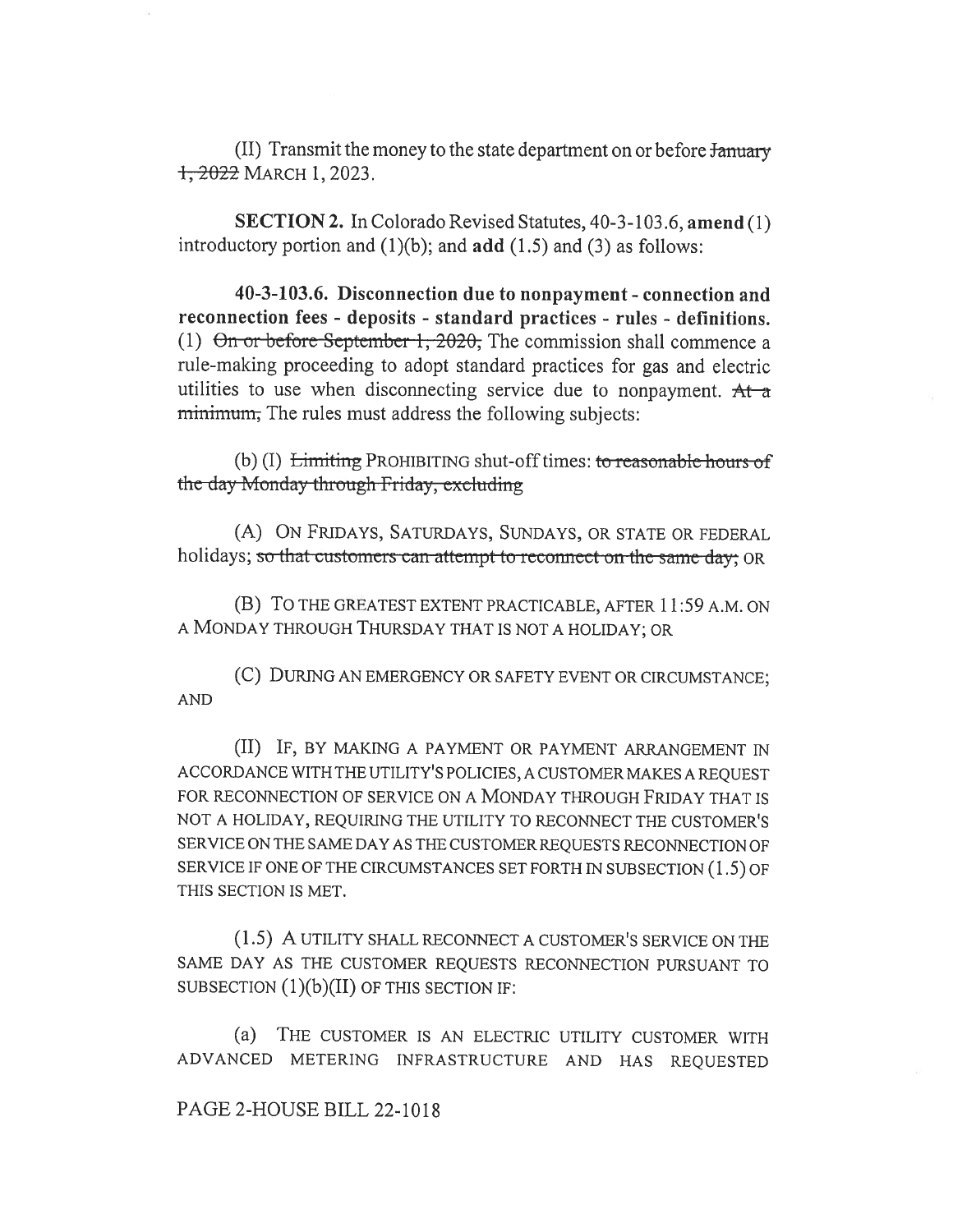RECONNECTION OF SERVICE AT LEAST ONE HOUR BEFORE THE CLOSE OF BUSINESS FOR THE ELECTRIC UTILITY'S CUSTOMER SERVICE DIVISION; EXCEPT THAT THE ELECTRIC UTILITY MAY RECONNECT SERVICE ON THE DAY FOLLOWING A DISCONNECTION OF SERVICE IF THERE ARE INTERNET CONNECTIVITY, TECHNICAL, OR MECHANICAL PROBLEMS OR EMERGENCY CONDITIONS THAT REASONABLY PREVENT THE UTILITY FROM REMOTELY RECONNECTING THE CUSTOMER'S SERVICE; OR

(b) THE CUSTOMER IS EITHER AN ELECTRIC UTILITY CUSTOMER WITHOUT ADVANCED METERING INFRASTRUCTURE OR A GAS UTILITY CUSTOMER AND HAS REQUESTED RECONNECTION OF SERVICE ON OR BEFORE 12:59 P.M.; EXCEPT THAT, AN ELECTRIC UTILITY OR GAS UTILITY MAY RECONNECT THE CUSTOMER'S SERVICE ON THE DAY FOLLOWING A DISCONNECTION IF:

(I) PRIOR TO DISCONNECTION OF THE CUSTOMER'S SERVICE, THE UTILITY HAS MADE A QUALIFYING COMMUNICATION WITH THE CUSTOMER; OR

(II) AN EMERGENCY OR SAFETY EVENT OR CIRCUMSTANCE ARISES AFTER DISCONNECTION OF SERVICE THAT RENDERS THE UTILITY'S STAFF TEMPORARILY UNAVAILABLE TO SAFELY RECONNECT SERVICE. IF NEXT-DAY RECONNECTION OF SERVICE IS NOT POSSIBLE DUE TO THE CONTINUATION OF THE EMERGENCY OR SAFETY EVENT OR CIRCUMSTANCE, THE UTILITY SHALL RECONNECT THE CUSTOMER'S SERVICE AS SOON AS POSSIBLE.

(3) AS USED IN THIS SECTION, UNLESS THE CONTEXT OTHERWISE REQUIRES:

(a) "ADVANCED METERING INFRASTRUCTURE" MEANS AN INTEGRATED SYSTEM OF SMART ELECTRIC UTILITY METERS AND COMMUNICATION NETWORKS THAT ENABLES TWO-WAY COMMUNICATION BETWEEN AN ELECTRIC UTILITY'S DATA SYSTEMS AND THE METER'S INTERNET PROTOCOL ADDRESS AND ALLOWS THE ELECTRIC UTILITY TO MEASURE ELECTRICITY USAGE OR CONNECT OR DISCONNECT SERVICE REMOTELY.

(b) (I) "EMERGENCY OR SAFETY EVENT OR CIRCUMSTANCE" MEANS A MANMADE OR NATURAL EMERGENCY EVENT OR SAFETY CIRCUMSTANCE: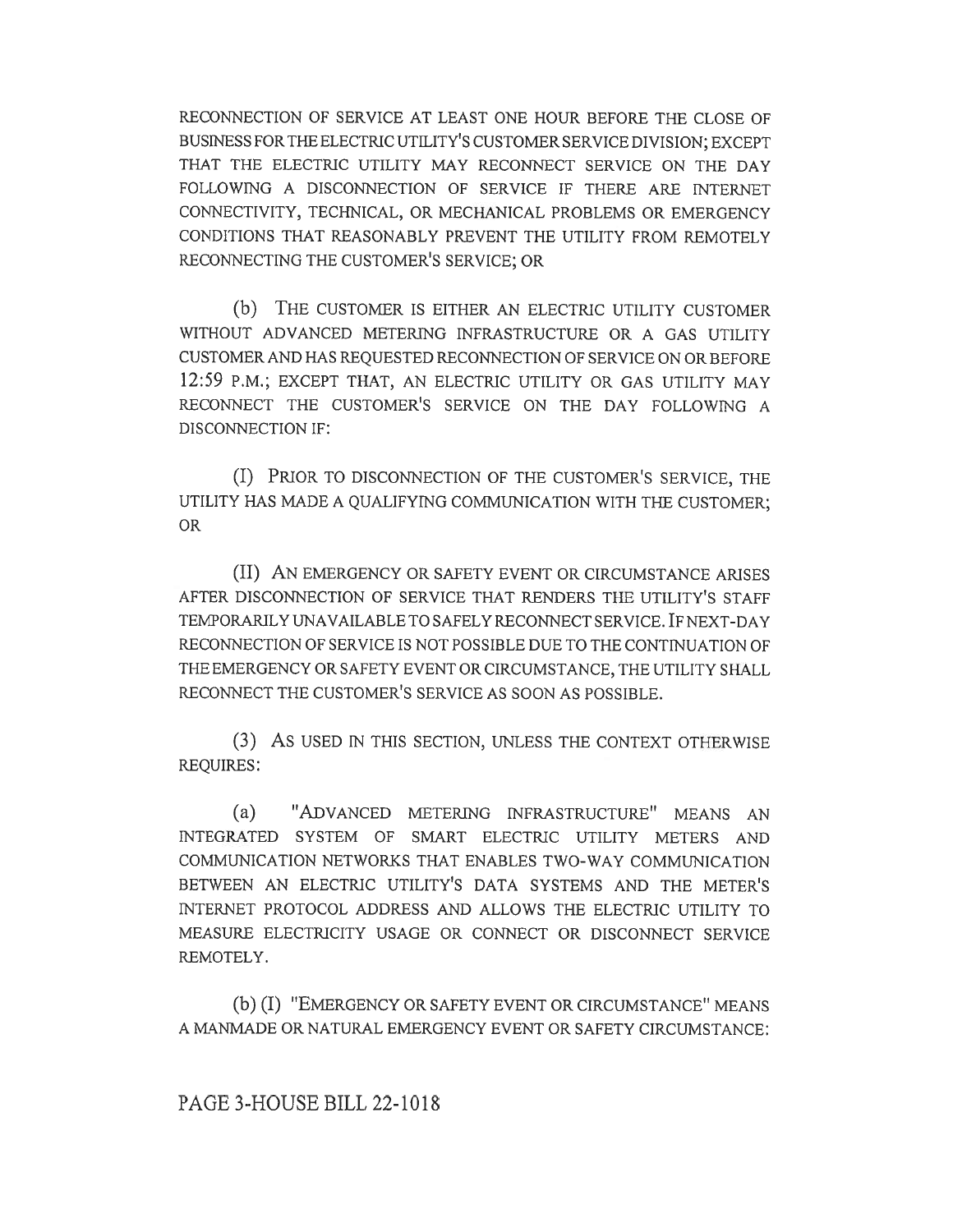(A) THAT PREVENTS UTILITY STAFF FROM BEING ABLE TO SAFELY TRAVEL TO OR WORK AT A CUSTOMER'S RESIDENCE OR PLACE OF BUSINESS FOR PURPOSES OF RECONNECTING UTILITY SERVICE; OR

(B) FOR WHICH A UTILITY HAS DISPATCHED UTILITY STAFF MEMBERS TO HELP RESPOND TO THE EMERGENCY OR SAFETY EVENT OR CIRCUMSTANCE AND, DUE TO THE TIMING OR NUMBER OF UTILITY STAFF DISPATCHED, THE UTILITY LACKS SUFFICIENT TRAINED STAFF TO RECONNECT UTILITY SERVICE AT A CUSTOMER'S RESIDENCE OR PLACE OF BUSINESS.

(II) "EMERGENCY OR SAFETY EVENT OR CIRCUMSTANCE" INCLUDES A SEVERE WEATHER EVENT THAT ONE OR MORE REPUTABLE WEATHER FORECASTING SOURCES FORECASTS TO OCCUR IN THE FOLLOWING TWENTY-FOUR HOURS AND THAT IS MORE LIKELY THAN NOT TO RESULT IN DANGEROUS TRAVEL OR ON-SITE OUTDOOR OR INDOOR WORK CONDITIONS FOR INDIVIDUALS IN THE PATH OF THE WEATHER EVENT.

(c) "QUALIFYING COMMUNICATION" MEANS ONE OF THE FOLLOWING METHODS OF COMMUNICATING WITH A UTILITY CUSTOMER ABOUT A POSSIBLE UPCOMING DISCONNECTION OF SERVICE:

(I) A PHYSICAL VISIT TO THE CUSTOMER'S PREMISES DURING WHICH A UTILITY REPRESENTATIVE SPEAKS WITH THE CUSTOMER AND PROVIDES THE CUSTOMER UTILITY ASSISTANCE INFORMATION OR, IF THE CUSTOMER IS NOT AVAILABLE TO SPEAK, LEAVES UTILITY ASSISTANCE INFORMATION FOR THE CUSTOMER'S REVIEW; OR

(II) A TELEPHONE CALL, TEXT, OR E-MAIL TO THE CUSTOMER IN WHICH:

(A) THE UTILITY REPRESENTATIVE PROVIDES THE CUSTOMER WITH UTILITY ASSISTANCE INFORMATION; AND

(B) THE UTILITY REPRESENTATIVE EITHER SPEAKS DIRECTLY WITH THE CUSTOMER OVER THE TELEPHONE OR THE CUSTOMER RECEIVES THE UTILITY REPRESENTATIVE'S TEXT OR E-MAIL.

(d) "UTILITY ASSISTANCE INFORMATION" MEANS INFORMATION THAT A UTILITY REPRESENTATIVE PROVIDES A CUSTOMER INFORMING THE CUSTOMER THAT THE CUSTOMER MAY CONTACT 1-866-HEAT-HELP TO

## PAGE 4-HOUSE BILL 22-1018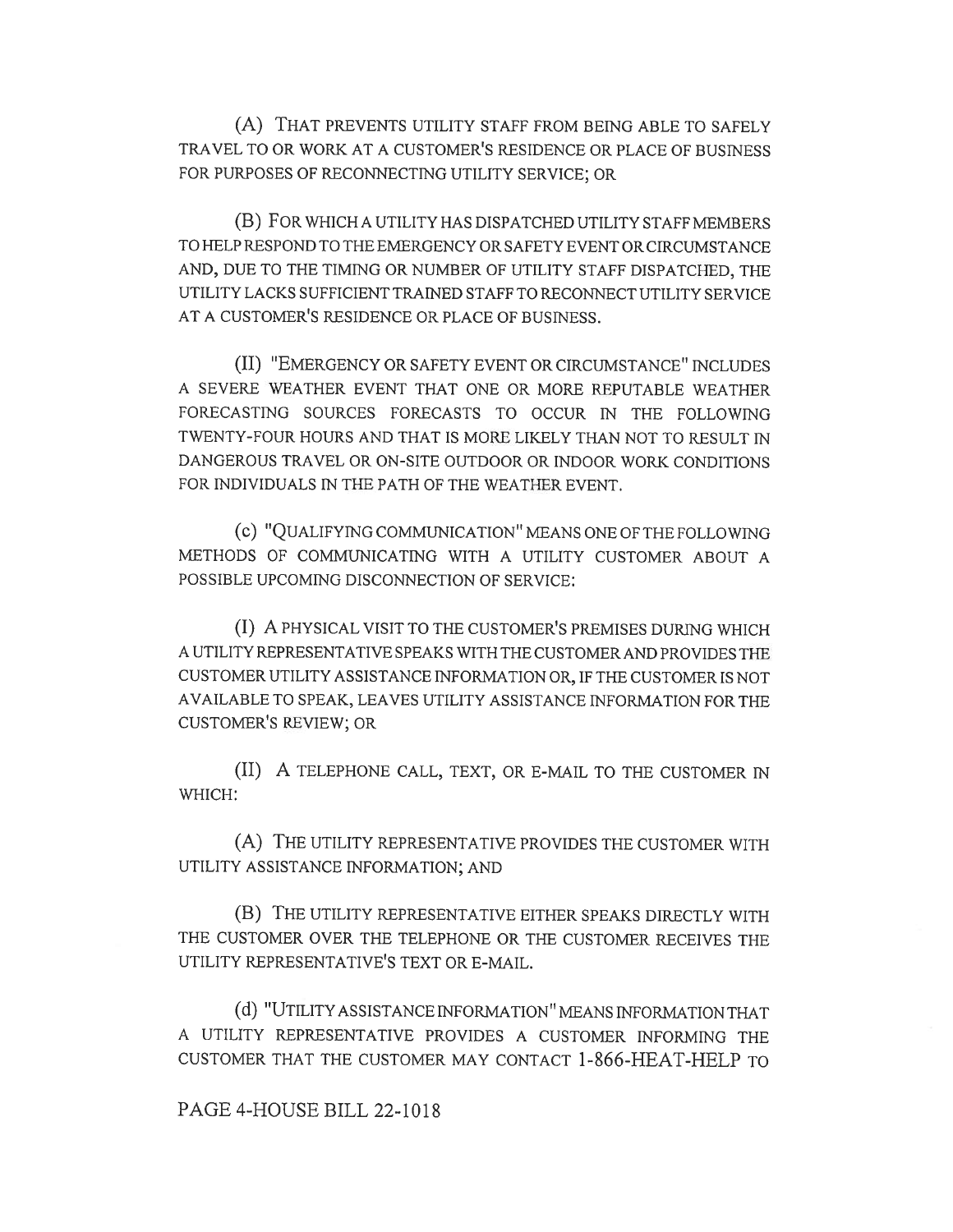DETERMINE IF THE CUSTOMER QUALIFIES FOR UTILITY BILL PAYMENT ASSISTANCE.

SECTION 3. In Colorado Revised Statutes, 40-3-106, amend  $(1)(d)$  as follows:

40-3-106. Advantages prohibited - graduated schedules consideration of household income and other factors - definitions.  $(1)$  (d) (I) Notwithstanding any provision of articles 1 to 7 of this title TITLE 40 to the contrary, the commission may approve any rate, charge, service, classification, or facility of a gas or electric utility that makes or grants a reasonable preference or advantage to low-income INCOME-QUALIFIED UTILITY customers, EVEN IF THE REASONABLE PREFERENCE OR ADVANTAGE APPLIES ON A YEAR-ROUND BASIS, and the implementation of such commission-approved rate, charge, service, classification, or facility by a public utility shall not be deemed to subject any person INDIVIDUAL or corporation to any prejudice, disadvantage, or undue discrimination.

(II) As used in this subsection (1)(d),  $a$  "low-income AN "INCOME-QUALIFIED utility customer" means a utility customer who THE DEPARTMENT OF HUMAN SERVICES, CREATED IN SECTION 26-1-105; THE ORGANIZATION DEFINED IN SECTION 40-8.7-103 (4); OR THE COLORADO ENERGY OFFICE, CREATED IN SECTION 24-38.5-101, HAS DETERMINED:

(A) Has a household income at or below one hundred eighty-five TWO HUNDRED percent of the current federal poverty line; or

(B) HAS A HOUSEHOLD INCOME AT OR BELOW EIGHTY PERCENT OF THE AREA MEDIAN INCOME, AS PUBLISHED ANNUALLY BY THE UNITED STATES DEPARTMENT OF HOUSING AND URBAN DEVELOPMENT; OR

 $(\overline{B})$  (C) Otherwise meets the income eligibility criteria set forth in rules of the department of human services adopted pursuant to section 40-8.5-105.

(III) When considering whether to approve a rate that makes or grants a reasonable preference or advantage to low-income INCOME-QUALIFIED utility customers, the commission shall take into account the potential impact on, and cost-shifting to, utility customers other than low-income INCOME-QUALIFIED utility customers.

PAGE 5-HOUSE BILL 22-1018